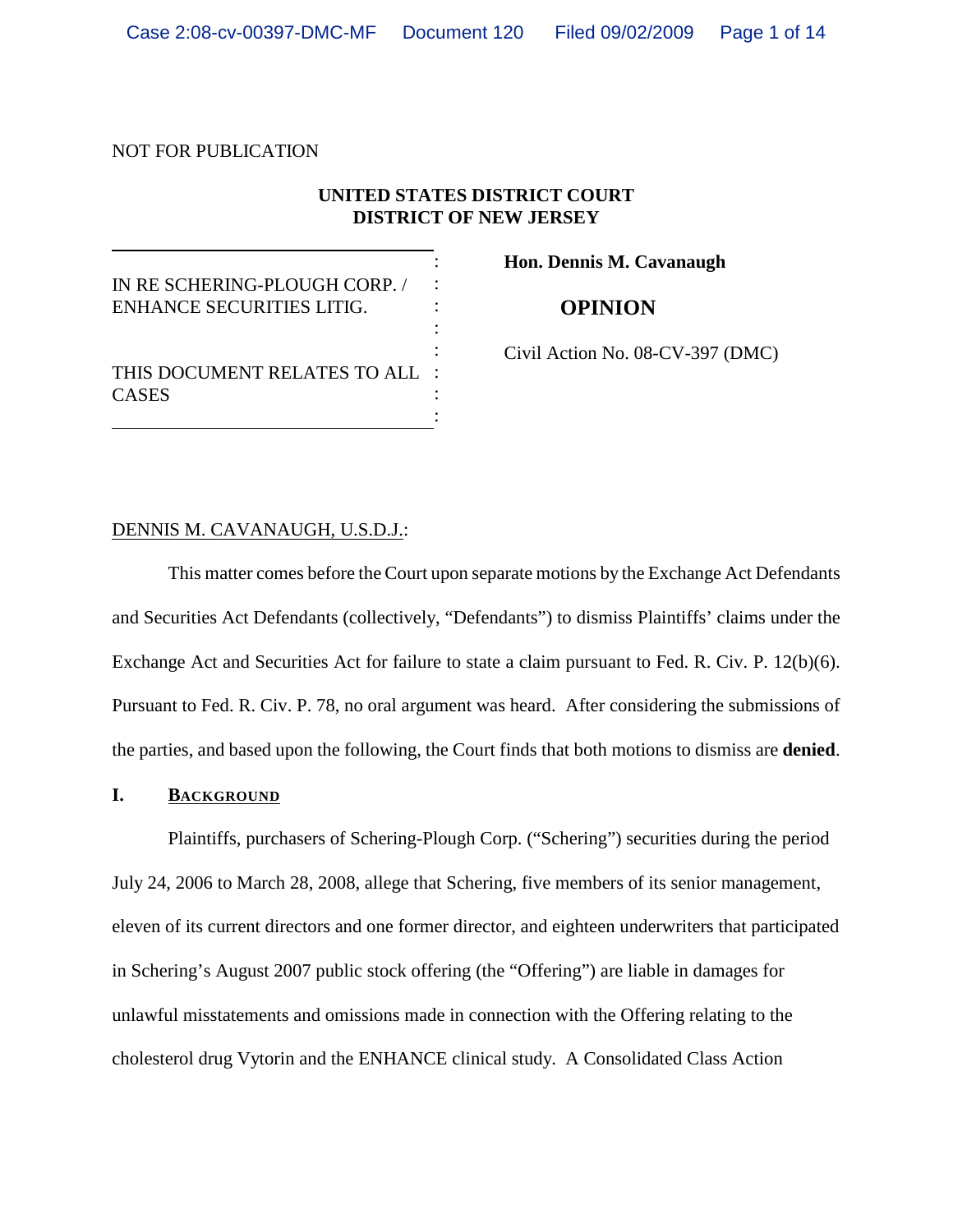Complaint (the "Complaint") was filed in this Court on September 15, 2008. The Complaint raises claims sounding in fraud and negligence under Sections 10(b), 20(a) and 20A of the Exchange Act of 1934 (the "Exchange Act") and Sections 11, 12(a)(2) and 15 of the Securities Act of 1933 (the "Securities Act"). Before the Court are separate motions to dismiss filed on December 10, 2008 by the Securities Act Defendants and the Exchange Act Defendants.

## **II. Legal Standards**

#### A. *Rule 12(b)(6)*

Courts considering a motion to dismiss pursuant to Fed. R. Civ. P. 12(b)(6) must determine whether the complaint contains sufficient factual matter, accepted as true, to "state a claim to relief that is plausible on its face." See Ashcroft v. Iqbal, 129 S. Ct. 1937, 1949 (2009). Facial plausibility exists when the plaintiff pleads factual content "that allows the court to draw a reasonable inference that the defendant is liable for the misconduct alleged." Id.; see also Marangos v. Swett, 2009 WL 1803264, \*2 (3d Cir. June 25, 2009). While the plausibility standard "is not akin to a probability requirement," it does require more than "a sheer possibility that a defendant has acted unlawfully." Iqbal, 129 S. Ct. at 1949.

Well-pleaded factual content is accepted as true for purposes of determining whether the complaint states a plausible claim for relief. See Warth v. Seldin, 422 U.S. 490, 501 (1975); Trump Hotels & Casino Resorts, Inc., v. Mirage Resorts Inc., 140 F.3d 478, 483 (3d Cir. 1998). This assumption does not apply, however, to legal conclusions or "[t]hreadbare recitals of the elements of a cause of action, supported by mere conclusory statements." See Iqbal, 129 S. Ct. at 1949; Marangos, 2009 WL 1803264, at \*2. Indeed, "where the well-pleaded facts do not permit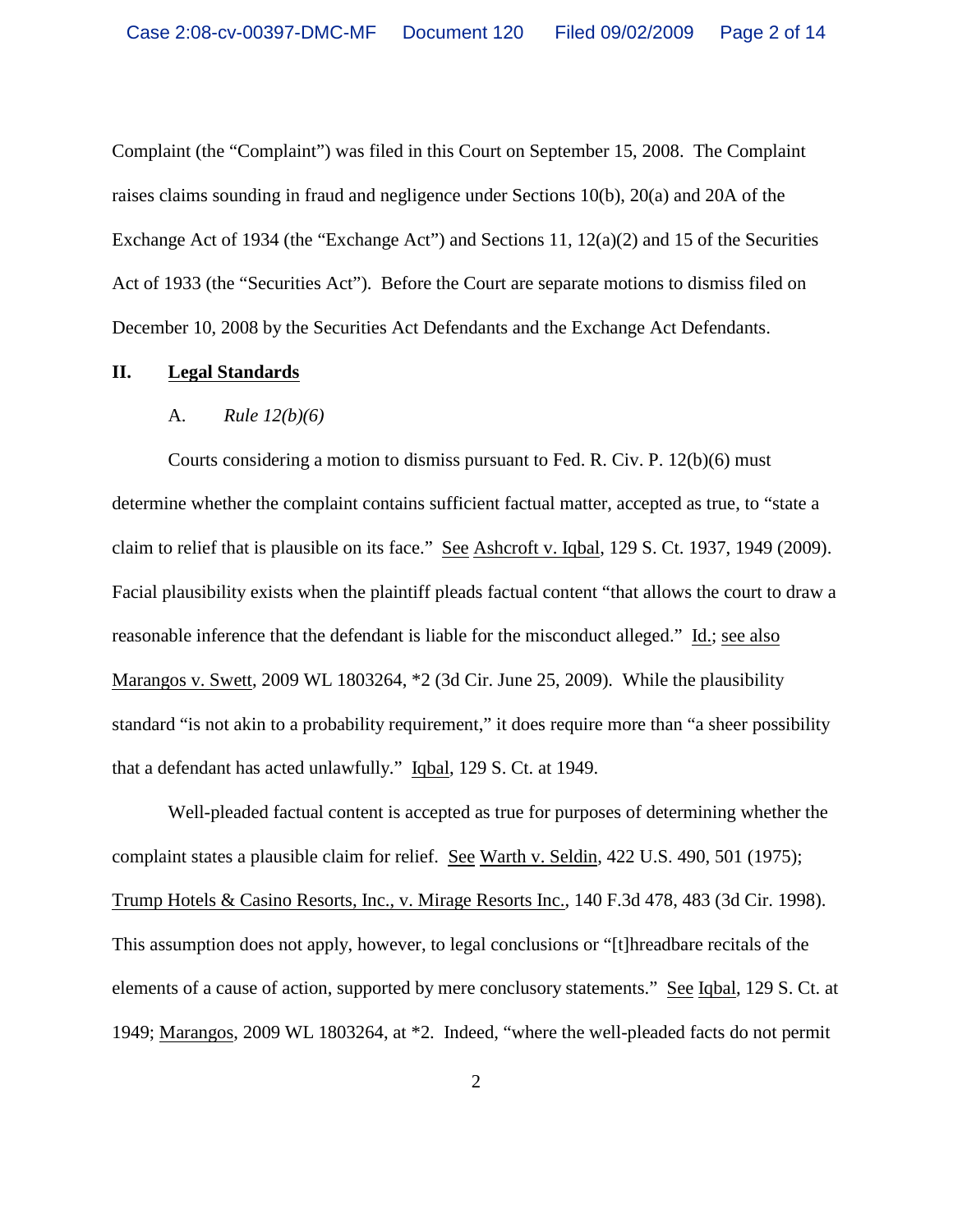the court to infer more than a mere possibility of misconduct, the complaint has alleged—but it has not shown—that the pleader is entitled to relief." See Iqbal, 129 S. Ct. at 1949; Marangos, 2009 WL 1803264, at \*2.

### B. *Section 10(b) of the Exchange Act*

Section 10(b) of the Exchange Act prohibits the use of fraudulent schemes or devices in connection with the purchase or sale of securities. See 15 U.S.C. § 78j(b). Rule 10b-5 makes it illegal, in connection with the purchase or sale of securities, to "make any untrue statement of a material fact or to omit to state a material fact necessary in order to make the statements made, in the light of the circumstances under which they were made, not misleading." See 17 C.F.R. § 240.10b-5. Claims under Section 10(b) and Rule 10b-5 must allege: (1) a material misrepresentation or omission; (2) *scienter*; (3) a connection with the purchase or sale of a security; (4) reliance; (5) economic loss; and (6) loss causation. See In re Suprema Specialties, Inc. Sec. Litig., 438 F.3d 256, 275 (3d Cir. 2006) (citing Dura Pharms., Inc. v. Broudo, 544 U.S. 336, 341–42 (2005)). "If a complaint fails to meet the stringent pleading requirements for sustaining a 10(b) claim, the appropriate sanction is dismissal." See Key Equity Investors, Inc. v. Sel-Lab Marketing Inc., 246 Fed. App'x 780, 785 (3d Cir. 2007).

C. *Rule 9(b)*

Because Section 10(b) claims sound in fraud, plaintiffs must also satisfy the heightened pleading standard of Fed. R. Civ. P. 9(b). Rule 9(b) requires that "in all averments of fraud or mistake, the circumstances constituting fraud or mistake shall be stated with particularity." In other words, plaintiffs asserting securities fraud claims must specify "the who, what, when,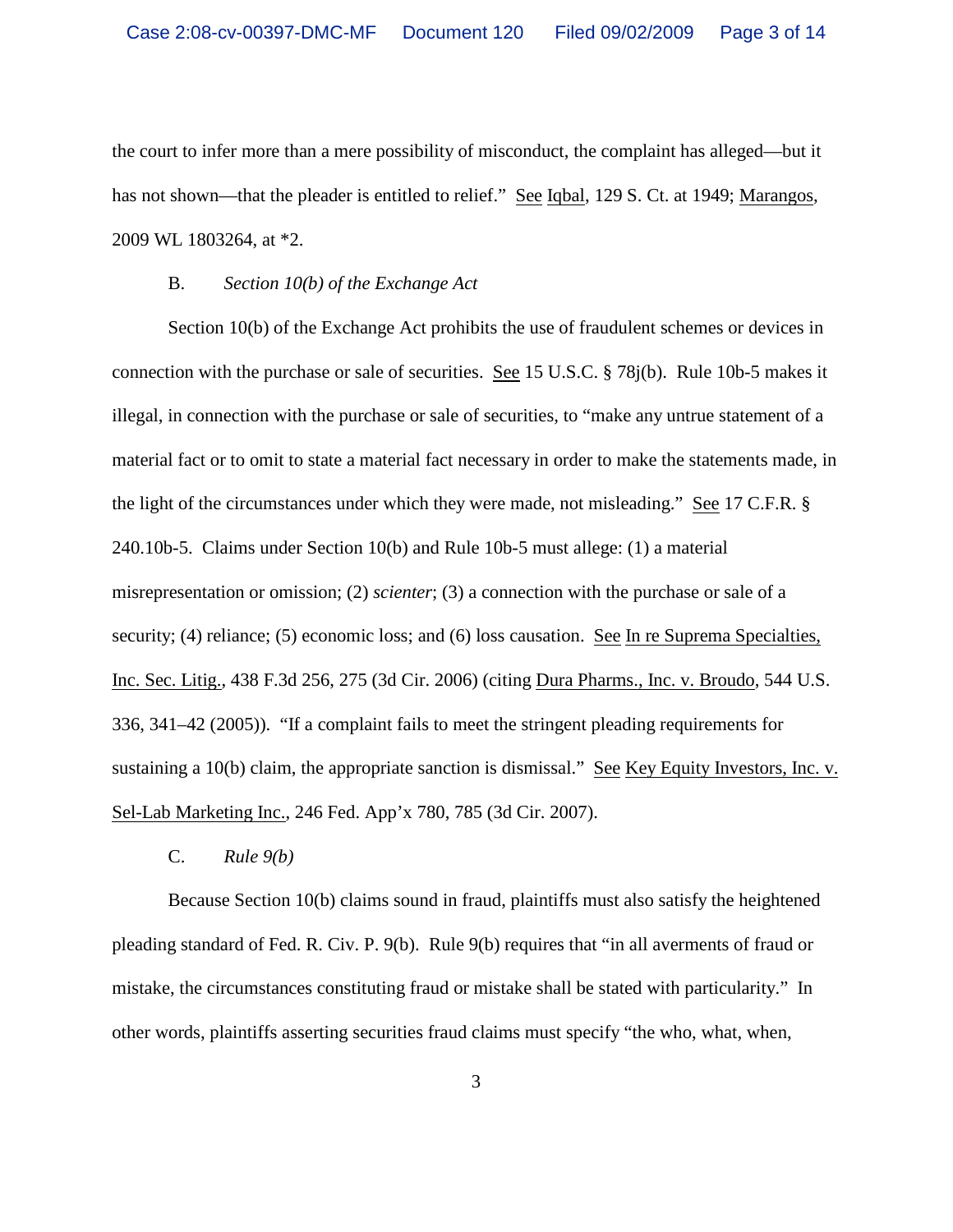where and how" of the events at issue. See Key Equity Investors, 246 Fed. App'x at 784. This heightened pleading standard "give<sup>[s]</sup> defendants notice of the claims against them, provide<sup>[s]</sup> an increased measure of protection for their reputations, and reduce[s] the number of frivolous suits brought solely to extract settlements." Id. at 784 n.5 (quoting In re Suprema Specialties, 438 F.3d at 270). The standard is "relaxed somewhat[, however,] where the factual information is peculiarly within the defendant's knowledge or control." See In re Burlington Coat Factory Sec. Litig., 114 F.3d 1410, 1418 (3d Cir. 1996).

#### D. *Private Securities Litigation Reform Act*

In addition to the requirements of Rule 9(b), securities fraud claims must also satisfy the heightened pleading requirements of the Private Securities Litigation Reform Act (the "PSLRA"). The PSLRA requires that securities fraud claims set forth "each statement alleged to be misleading, the reason or reasons why the statement is misleading, and, if an allegation regarding the statement or omission is made on information or belief, the complaint shall state with particularity all facts on which that belief is formed." See 15 U.S.C. § 78u-4(b)(1); Key Equity Investors, 246 Fed. App'x at 784. With respect to *scienter*, the PSLRA requires that a plaintiff "state with particularity facts giving rise to a strong inference that the defendant acted with the required state of mind." See Key Equity Investors, 246 Fed. App'x at 784. A complaint may be said to create a "strong inference" of *scienter* "only if a reasonable person would deem the inference of *scienter* cogent and at least as compelling as any opposing inference one could draw from the facts alleged." See id. (quoting Tellabs, Inc. v. Makor Issues & Rights, Ltd., 551 U.S. 308, 324 (2007)).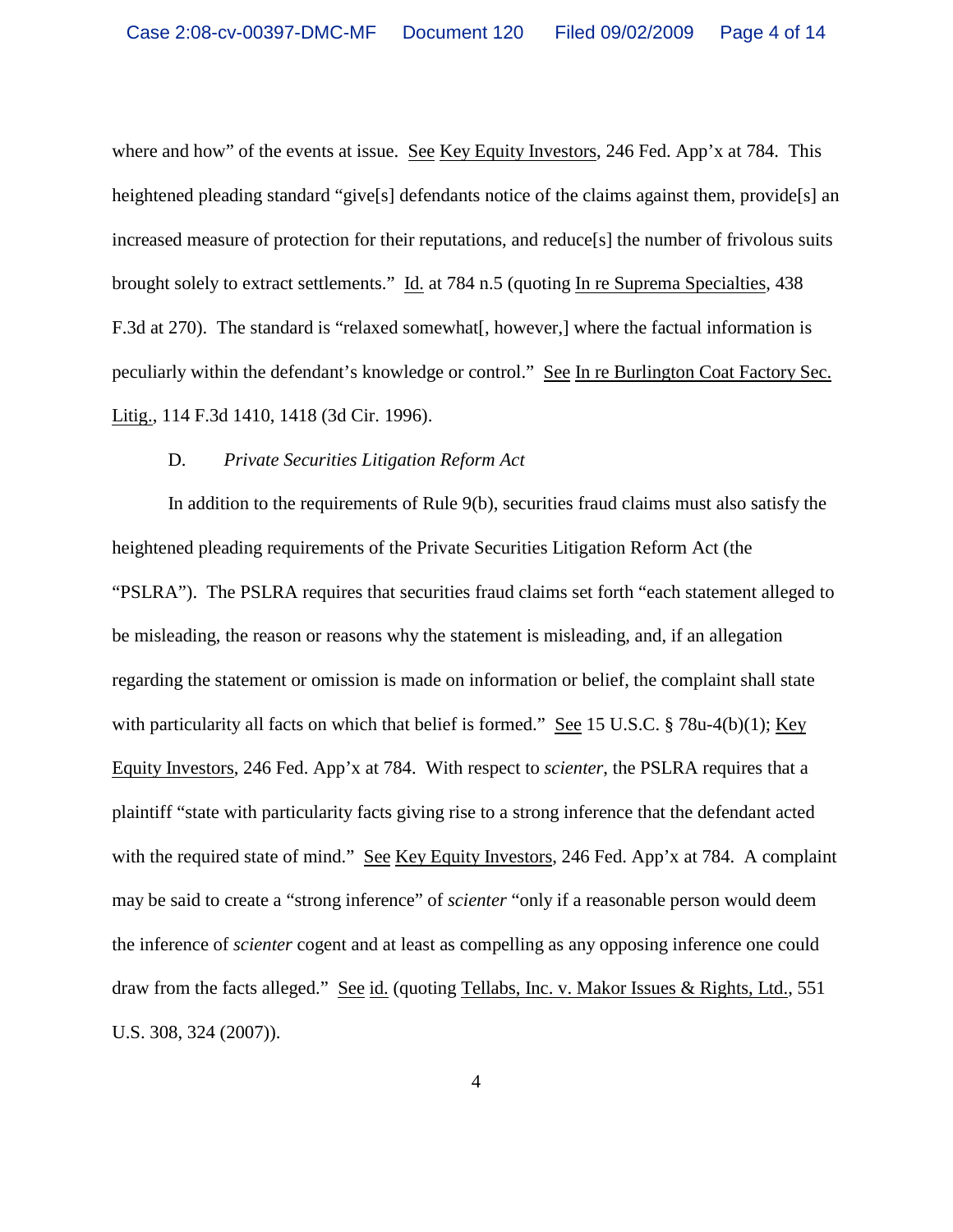#### E. *Section 20(a) of the Exchange Act*

Section 20(a) "imposes joint and several liability on any person who controls a person liable under any provision of the [Exchange Act]." See In re Alpharma Inc. Sec. Litig., 372 F.3d 137, 153 (3d Cir. 2004) (internal quotations omitted). Claims under Section 20(a) must show: (1) "an underlying violation by a controlled person or entity"; and (2) "that the defendants are controlling persons, and that they were in some meaningful sense culpable participants in the fraud perpetrated by the controlled persons." See In re Cendant Corp. Sec. Litig., 60 F. Supp. 2d 354, 379 (D.N.J. 1999). Because Section 20(a) is a derivative offense, a violation of some other section of the Exchange Act must exist in order for it to be applicable. See 15 U.S.C. § 78t(a).

## F. *Section 20A of the Exchange Act*

Section 20A creates a private cause of action for contemporaneous traders to sue those who violated the Exchange Act or its rules by insider trading or tipping. See 15 U.S.C. § 78t-1; In re Cendant Corp. Litig., 60 F. Supp. 2d 354, 378 (D.N.J. 1999). Similar to Section 20(a), "claims under [S]ection 20A are derivative, requiring proof of a separate underlying violation of the Exchange Act." See In re Advanta, 180 F.3d 525, 541 (3d Cir. 1999). A plaintiff must allege: "(1) trading by a corporate insider; (2) a plaintiff who traded contemporaneously with the insider; and (3) that the insider traded while in possession of material nonpublic information, and thus is liable for an independent violation of the Exchange Act." See In re Cendant, 60 F. Supp. 2d at 378 (internal quotations omitted).

## G. *Section 11 of the Securities Act*

Section 11 permits recovery by purchasers of securities where "a registration statement,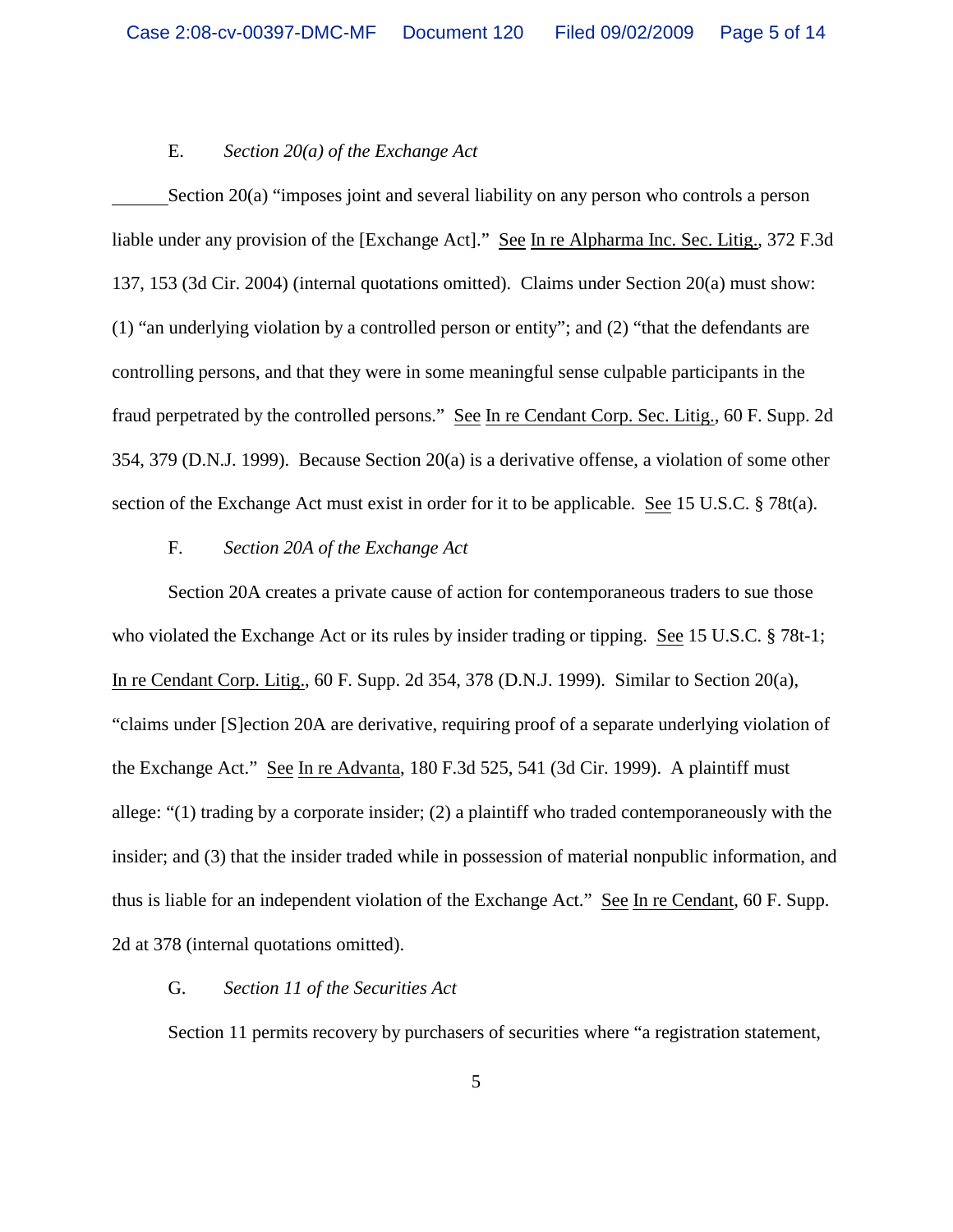as of its effective date: (1) contained an untrue statement of material fact; (2) omitted to state a material fact required to be stated therein; or (3) omitted to state a material fact necessary to make the statements therein not misleading." See In re Suprema Specialties, 438 F.3d at 269 (internal quotations omitted). It is a "virtually absolute liability provision[ ], which do[es] not require plaintiffs to allege that defendants possessed any *scienter*." See id. (quoting In re Adams Golf, Inc. Sec. Litig., 381 F.3d 267, 274 n. 7 (3d Cir. 2004)). Indeed, "[i]f a plaintiff purchased a security issued pursuant to a registration statement, he need only show a material misstatement or omission to establish his prima facie case." See id. (quoting Herman & MacLean v. Huddleston, 459 U.S. 375, 382 (1983).

# H. *Section 12(a)(2) of the Securities Act*

Whereas Section 11 concerns misstatements and omissions in a registration statement, Section 12(a)(2) deals with misrepresentations and omissions in a prospectus or other solicitation material. Section  $12(a)(2)$  creates a private cause of action against anyone who offers or sells a security "by means of a prospectus or oral communication, which includes an untrue statement of material fact or omits to state a material fact necessary in order to make the statements, in light of the circumstances under which they were made, not misleading." See 15 U.S.C. § 77 l(a)(2); In re Suprema Specialties 438 F.3d at 269. Similar to Section 11, Section 12(a)(2) is a "virtually absolute" liability provision that does not require an allegation that defendants possessed *scienter*. See In re Suprema Specialties, 438 F.3d at 269. To state a prima facie claim, plaintiffs must allege they purchased securities pursuant to a materially false or misleading prospectus or oral communication. Id. at 269–70.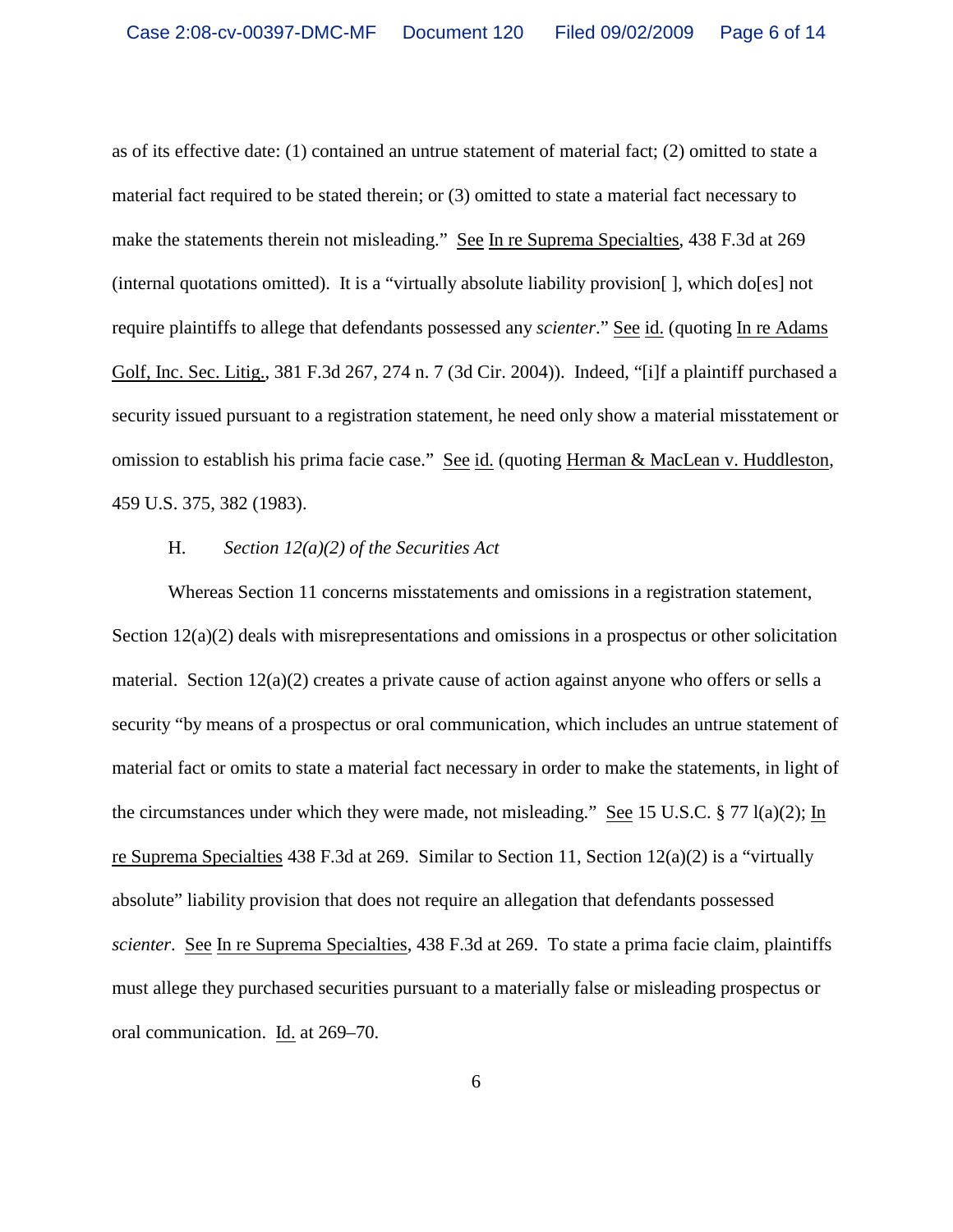#### I. *Section 15 of the Securities Act*

Section 15 provides for joint and several liability against those who "control" violators of Section 11 or Section 12 of the Securities Act. See 15 U.S.C. § 770. Plaintiffs must show that the defendant controlled another person or entity and that the controlled person or entity committed a predicate offense under the Securities Act. See In re Suprema Specialties, 438 F.3d at 284. Courts should give "heavy consideration . . . to the power or potential power to influence and control the activities or a person, as opposed to the actual exercise thereof." See In re Cendant Corp., 60 F. Supp. at 367 (internal quotations omitted).

#### **III**. **DISCUSSION**

# A. *Exchange Act Claims*

Plaintiffs first raise claims for securities fraud pursuant to Sections 10(b), 20(a) and 20A of the Exchange Act. Because the Court finds that Plaintiffs have properly plead their claims under the Exchange Act, however, the Exchange Act Defendants' motion to dismiss is **denied**.

## i. Section 10(b) Claims

The Exchange Act Defendants challenge the 10(b) and 10b-5 claims based upon Plaintiffs' alleged failure both to identify any actionable misstatements made by the Exchange Act Defendants and to adequately plead facts giving rise to a strong inference of *scienter*. The Court disagrees. First, review of the Complaint demonstrates that Plaintiffs adequately plead actionable misstatements or omissions made by the Exchange Act Defendants in connection with the purchase and/or sale of Schering securities. Under the heightened pleading requirements of Rule 9(b) and the PSLRA, claims for securities fraud pursuant to Section 10(b) must "specify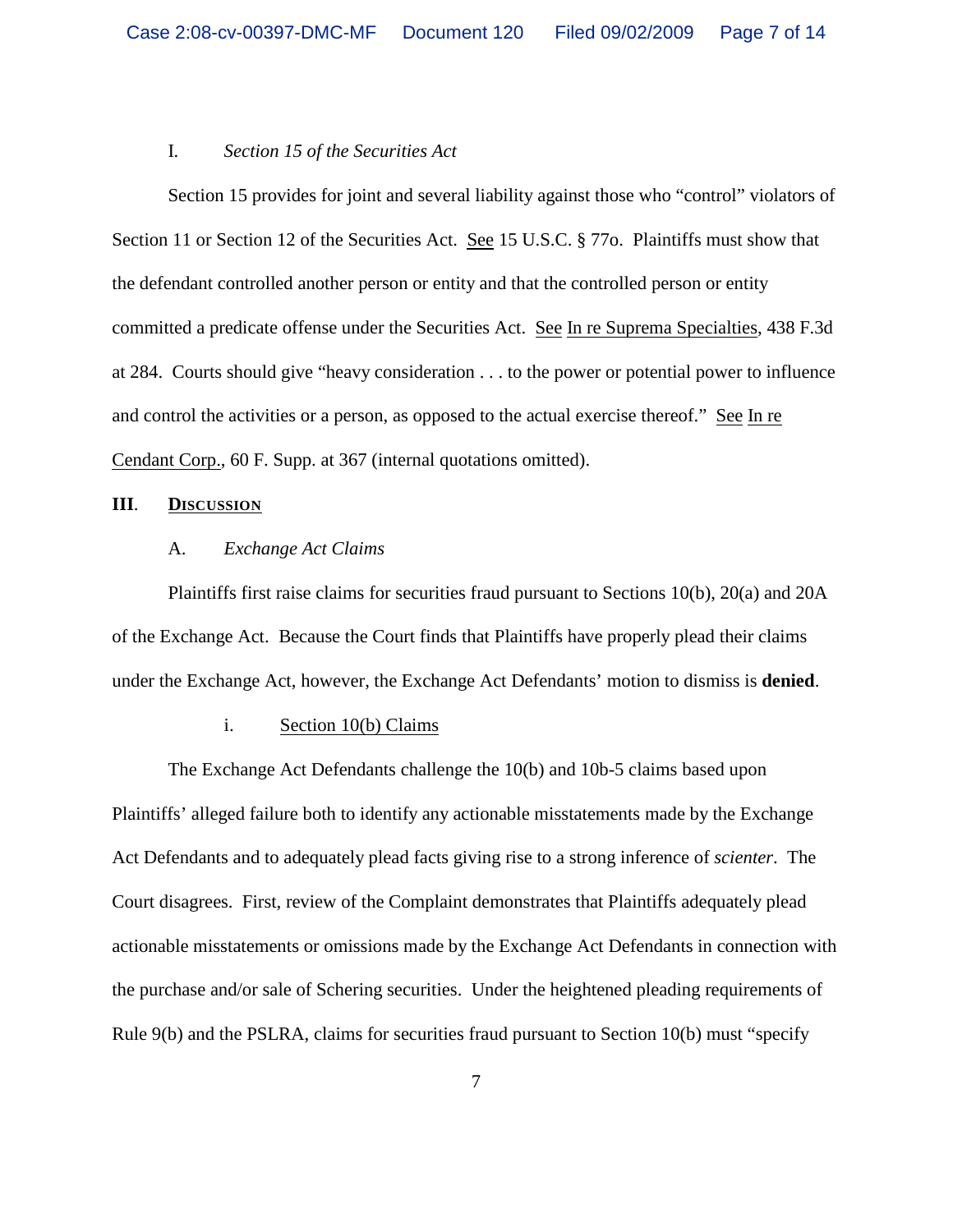each statement alleged to have been misleading, the reason or reasons why the statement is misleading, and, if an allegation regarding the statement or omission is made on information and belief, [a plaintiff must] state with particularity all facts on which that belief is formed." See Key Equity, 246 Fed. App'x at 785 (quoting In re Alpharma, 372 F.3d at 147). The Exchange Act Defendants argue that Plaintiffs failed to sufficiently match the alleged misleading statements or omissions with the corresponding facts, and that, in any event, the statements identified by Plaintiffs were in fact truthful and not misleading. The Court finds, however, that Plaintiffs repeatedly alleged misstatements and omissions relating to, *inter alia*, the efficacy of Vytorin, the ENHANCE study, and Schering's financial outlook, and that Plaintiffs described those statements and omissions with sufficient particularity to demonstrate the "who, what, where, when and how" for each. Accordingly, Defendants' motion to dismiss on this basis is denied.

Second, the Court finds that Plaintiffs have raised sufficient facts in the Complaint to create a "strong inference" of *scienter* that is "at least as likely as any plausible opposing inference." See Tellabs, 551 U.S. at 328. *Scienter* is a "mental state embracing intent to deceive, manipulate, or defraud, and requires a knowing or reckless mind." See Institutional Investors Group v. Avaya, Inc., 564 F.3d 242, 252 (3d Cir. 2009) (internal citations omitted). Plaintiffs allege that the Exchange Act Defendants knew of the ENHANCE study results prior to their unblinding in January 2007, and that they knowingly withheld the results even though such omission tended to make the facts that were disclosed untrue. In support of their claim, Plaintiffs plead a series of factually-specific allegations in the Complaint allegedly showing that the Exchange Act Defendants had early knowledge of the ENHANCE results and intentionally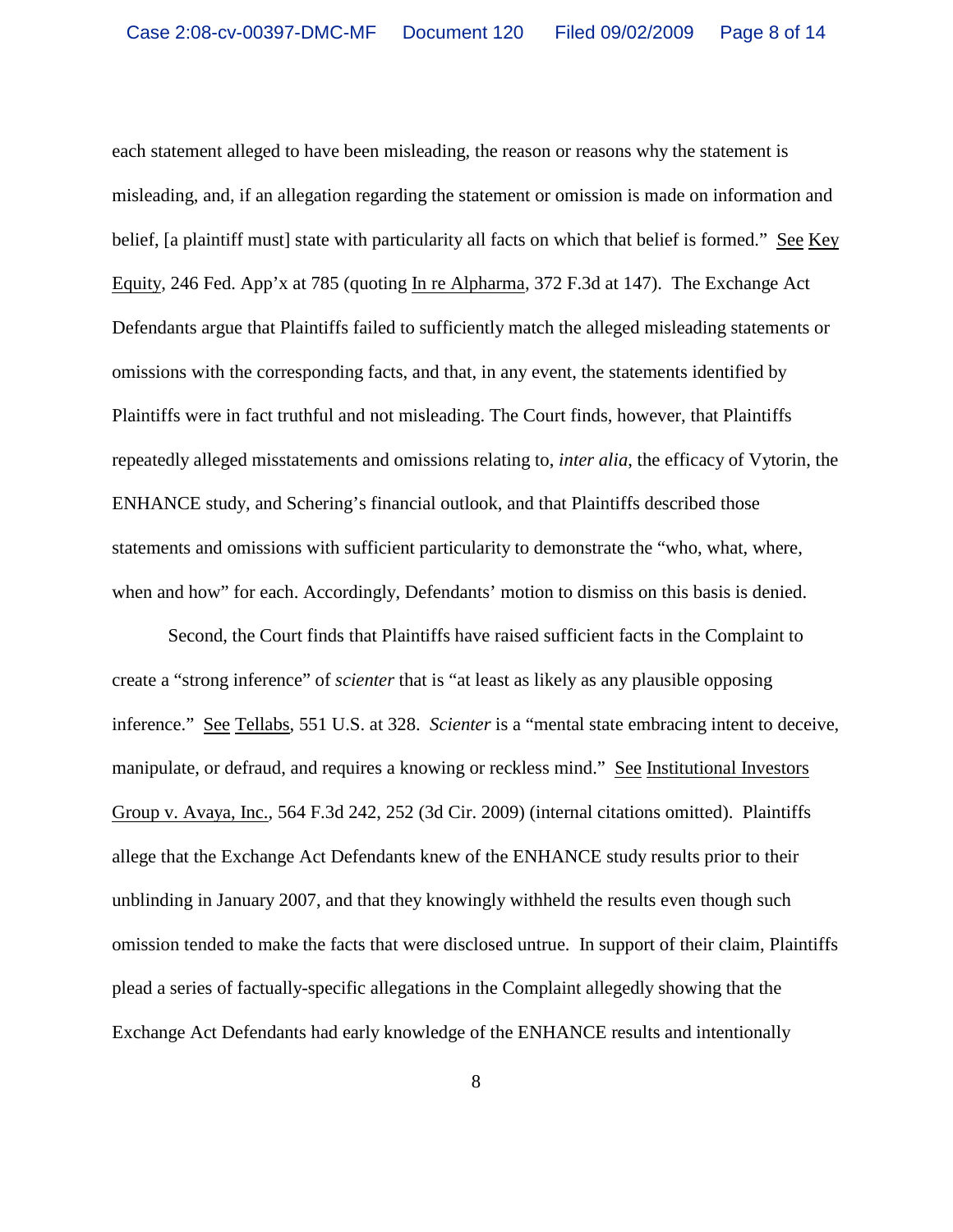concealed it, including, *inter alia*: (1) that Defendants learned from data checks as early as 2005 that the study had data quality problems and was likely to produce negative results; (2) that the ENHANCE data was discussed at internal Schering-Plough "Brand Team" meetings as early as 2006, corroborated by confidential witness ("CW") statements alleging that the ENHANCE data gathered from "quality control assessments" was regularly discussed at the meetings by company doctors and executives who "did not like the kind of results they were seeing"; (3) that, even if blinded, the test results were readily discernible by Defendants due to their access to the data points, essentially leaving the test "functionally unblinded"; and (4) that the Exchange Act Defendants deliberately delayed announcing the study results under the pretext of data quality problems, as evidenced by, *inter alia*, the January 2007 report from an independent consultant finding that the data was "fine," of "little concern," and "no better, no worse" than similar studies, and emails from the principal investigator in July 2007 protesting Defendants' decision to postpone disclosure of the study results. The Exchange Act Defendants dispute many of these allegations, arguing that they lack sufficient particularity to satisfy the heightened pleading standard for securities fraud claims, and that, in any event, the only plausible inference to be drawn therefrom is that Defendants' actions were "consistent with [their] attempt to remedy data quality problems" associated with the ENHANCE study. Reading the Complaint as a whole, however, the Court finds that the factual allegations are sufficiently detailed to satisfy the "heightened particularity" requirement for securities fraud claims under Rule 9(b) and the PSLRA. Additionally, the Court finds it "at least as compelling" to construe Plaintiffs' allegations as creating an inference that Defendants knowingly withheld and concealed the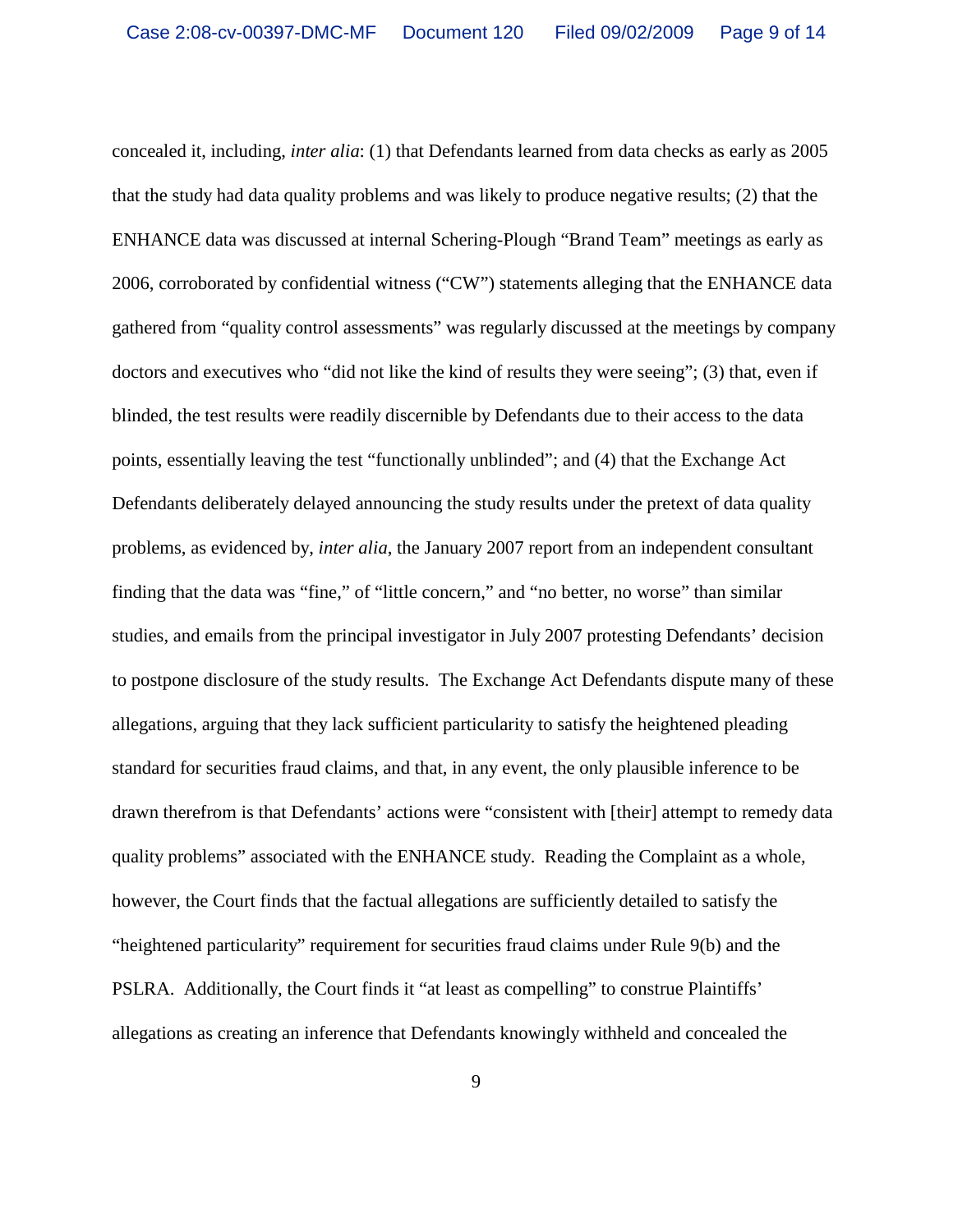adverse ENHANCE results as it is to construe them as merely showing that Defendants were acting to "remedy data quality problems." Accordingly, the Exchange Act Defendants' motion to dismiss is also denied on the basis.

## ii. Section 20(a) Claims

The Exchange Act Defendants next argue that the controlling person claims under Section 20(a) against Defendants Fred Hassan, Carrie S. Cox, Robert J. Bertolini and Steven H. Koehler (the "Section 20(a) Defendants") must be dismissed because Schering, as the alleged "controlled person," did not commit an underlying offense of the Exchange Act, and because, in any event, the Complaint fails to allege that the Section 20(a) Defendants had actual power over Schering and participated in its illegal activity. The Court disagrees. Claims under Section 20(a) must show: (1) "an underlying violation by a controlled person or entity"; and (2) "that the defendants are controlling persons, and that they were in some meaningful sense culpable participants in the fraud perpetrated by the controlled persons." See In re Cendant Corp. Sec. Litig., 60 F. Supp. 2d 354, 379 (D.N.J. 1999). Here, the Court has already held that the Complaint states a viable claim against Schering for violations of the Exchange Act. Additionally, the Court finds that the Complaint adequately alleges that the Section 20(a) Defendants exercised control over Schering based upon their executive-level positions and their involvement in Schering's public statements and preparation of the offering documents, and that the Section 20(a) Defendants were culpable participants in Schering's underlying violations of the Exchange Act. Accordingly, the Exchange Act Defendants' motion to dismiss the Section 20(a) claims is denied.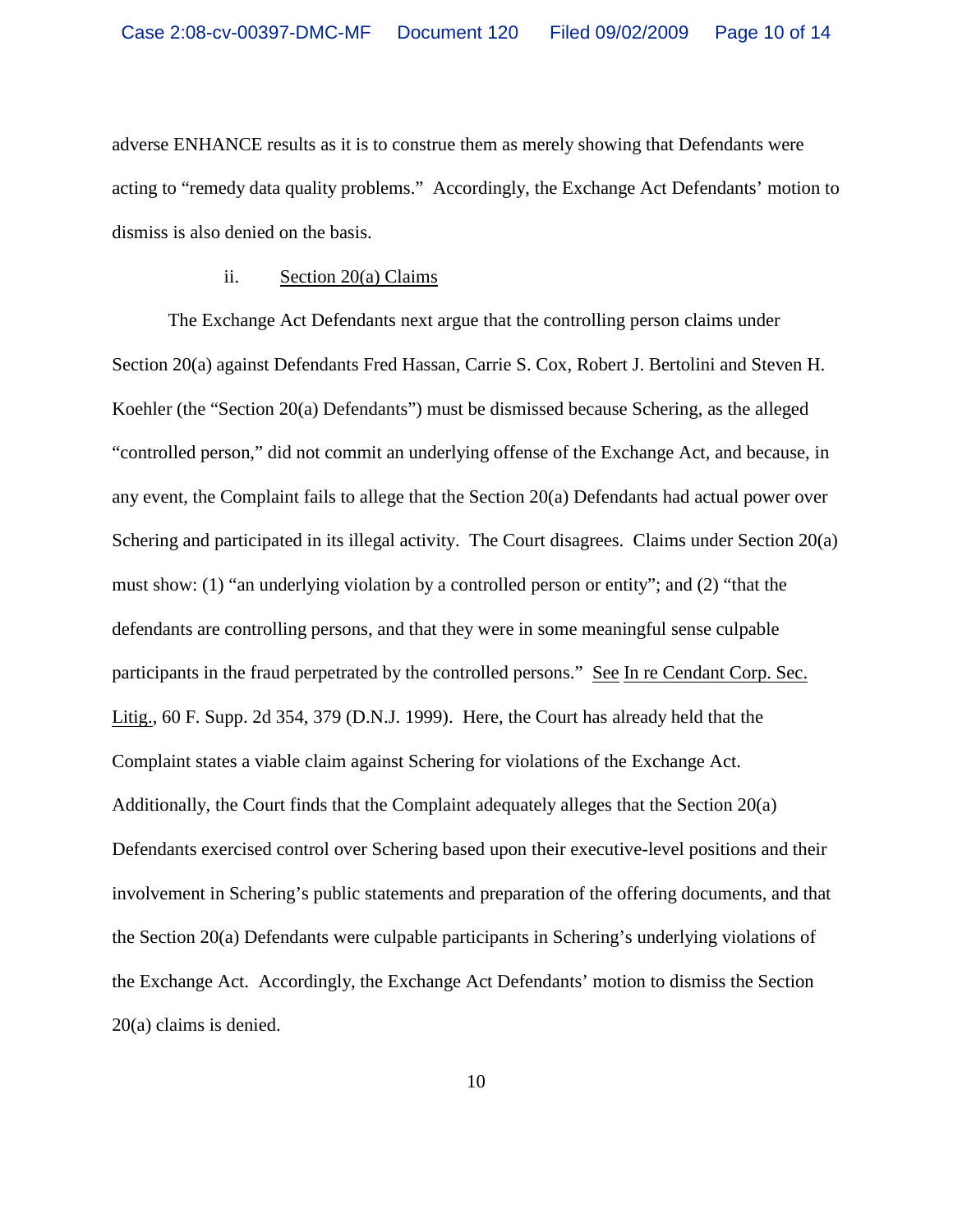### iii. Section 20A Claims

Finally, the Exchange Act Defendants argue that the Section 20A claims against Defendants Cox and Schering should be dismissed. Claims for insider trading under Section 20A must allege: (1) a predicate violation of the Exchange Act; (2) that the plaintiff traded contemporaneously with the insider; and (3) that the insider was in possession of material nonpublic information. See In re Cendant, 60 F. Supp. 2d at 378. Plaintiffs have adequately stated a claim under Section 20A. First, the Court has already held that the Complaint properly alleges a predicate violation of Section 10(b) against both Cox and Schering and a violation of Section 20(a) against Cox. Additionally, with respect to Cox, the Complaint pleads with particularity that Cox sold stock options and common stock valued at over \$28 million while possessing material, non-public information about the ENHANCE study results. See 15 U.S.C. § 78t-1(a). With respect to Schering, the Court finds that the Complaint states a viable claim for "tipping" because it alleges that Schering communicated the results of the ENHANCE study to Cox and other company executives at certain meetings while failing to disclose that information to investors. See 15 U.S.C. § 78t-1(c). Accordingly, the Exchange Act Defendants' motion to dismiss the Section 20A claims against Cox and Schering-Plough is also denied.

### B. *Securities Act Claims*

The Securities Act Defendants also move to dismiss Plaintiffs' claims pursuant to Sections 11, 12(a)(2) and 15 of the Securities Act. Because the Court finds that Plaintiffs have properly plead their claims thereunder, however, the Securities Act Defendants' motion to dismiss is denied.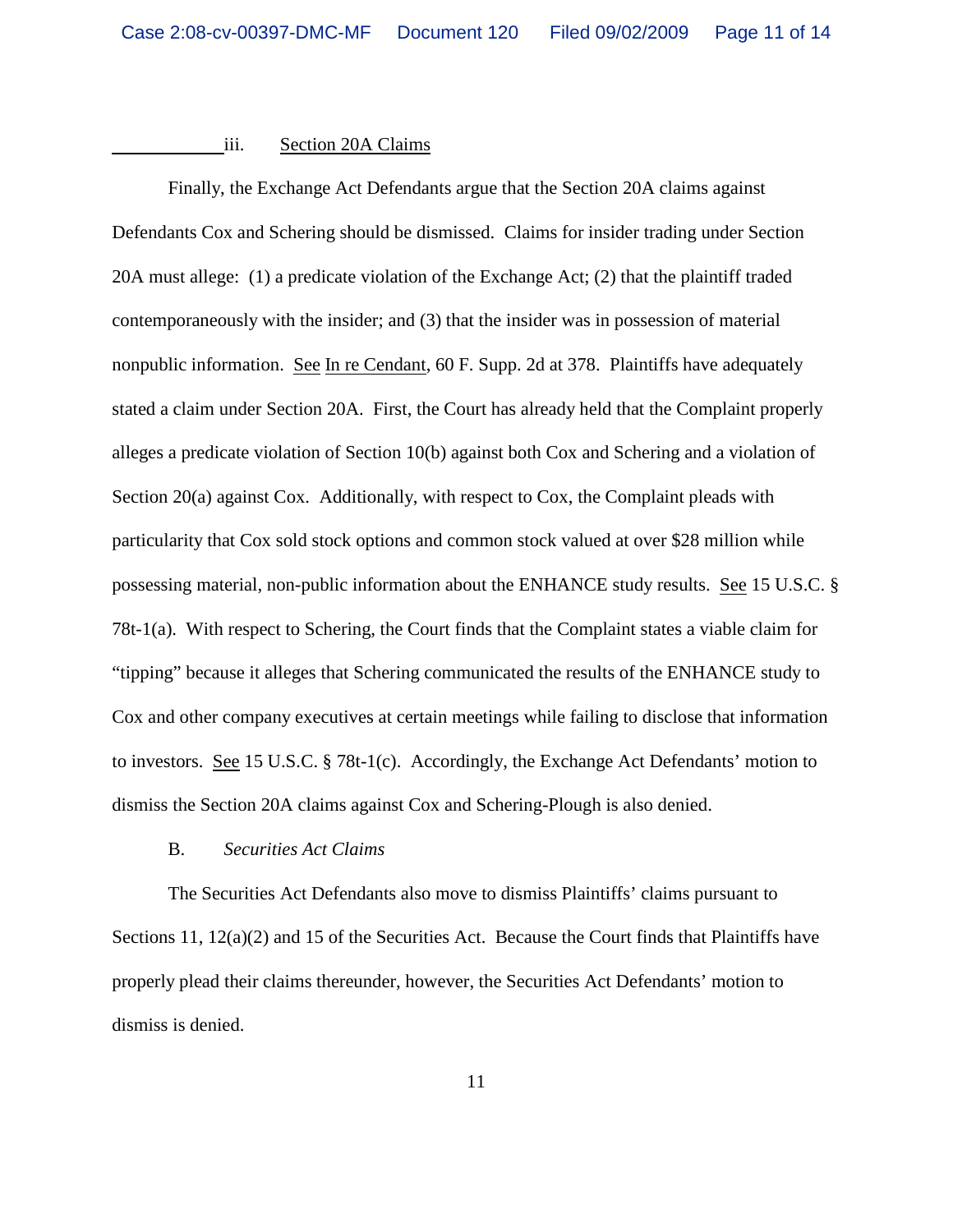## i. Section 11 and  $12(a)(2)$  Claims

The Securities Act Defendants argue that Plaintiffs' Section 11 and  $12(a)(2)$  claims should be dismissed because Plaintiffs failed to identify any misstatements or omissions in connection with the August 2007 offering documents, and because, in any event, Plaintiffs lack standing to raise a claim under either section. The Court disagrees. First, because Plaintiffs expressly plead their Securities Act claims in negligence rather than fraud, their claims need not satisfy the heightened pleading requirements of Rule 9(b), and are instead subject to the notice pleading requirements of Fed. R. Civ. P. 8. See, e.g., In re Suprema Specialties, 438 F.3d at 272–73 (holding that "Rule 9(b) does not apply to Section 11 or Section  $12(a)(2)$  claims that are expressly pled in negligence even when Section 10(b) claims against some of the same defendants are pled separately in the same complaint"). Accordingly, "[i]f a plaintiff purchased a security issued pursuant to a registration statement, he need only show a material misstatement or omission to establish his prima facie case." See In re Cendant Corp., 60 F. Supp. 2d at 364. Here, Plaintiffs have adequately identified material misstatements and omissions to state proper claims under Sections 11 and 12(a)(2). Plaintiffs allege, for example, that Defendants' failure to disclose the negative results of the ENHANCE study in the August 2007 offering documents rendered specific statements contained therein misleading. Accordingly, Defendants' motion to dismiss on this basis is denied.

Nor is the Court persuaded by the Securities Act Defendants' argument that Plaintiffs lack standing to bring their claims under Sections 11 and 12. Sections 11 and 12 limit standing to a "narrow class of persons consisting of those who purchase securities that are the direct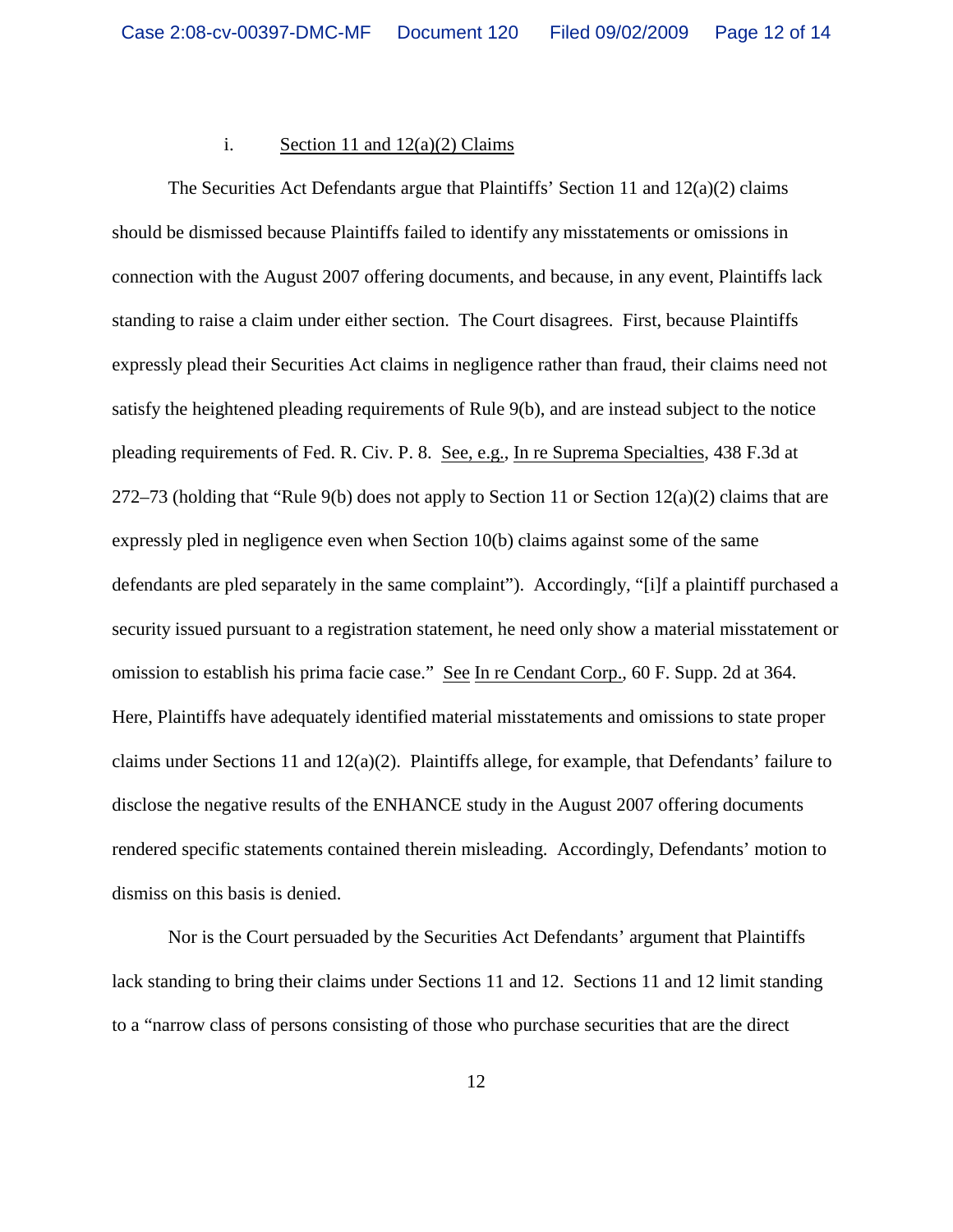subject of the prospectus and registration statement." See In re FleetBoston Fin. Corp. Sec. Litig., 253 F.R.D. 315, 347 (D.N.J. 2008). "For the purpose of determining standing, [however,] the court must accept as true all material allegations set forth in the plaintiffs' complaint and must construe those facts in favor of the plaintiffs." See In re Suprema Specialties, 438 F.3d at 274 n.7 (noting that, "[a]t the pleading stage, . . . we accept as true plaintiffs' allegations that they made their stock purchases in or traceable to the [company's] public offerings"). Here, Plaintiffs have alleged with supporting details that the Arkansas Teachers purchased shares "pursuant and/or traceable to" to the offering documents associated with Schering's common stock offering on August 9, 2007 and its preferred stock offering on August 10, 2007. Accordingly, because Plaintiffs have adequately alleged that they purchased Schering securities that are traceable to the August 2007 offering, the Court finds that Plaintiffs have sufficiently pled standing to survive the Securities Act Defendants' motion to dismiss.

### ii. Section 15 Claims

Finally, Defendants argue that Plaintiffs' Section 15 claims against Defendants Hassan, Bertolini, Koehler and Susan Ellen Wolf (the "Section 15 Defendants") for control person liability must be dismissed both due to a lack of a predicate offense by Schering as the "controlled person" and because Plaintiffs alleged neither that the Section 15 Defendants had "actual power" over Schering or that they "participated in the illegal activity." See In re Intelligroup Sec. Litig., 527 F. Supp. 2d 262, 280 (D.N.J. 2007). The Court disagrees, however, and finds that the Complaint adequately alleges both that Schering committed primary violations of Sections 11 and 12(a)(2) of the Securities Act, and that the Section 15 Defendants actually